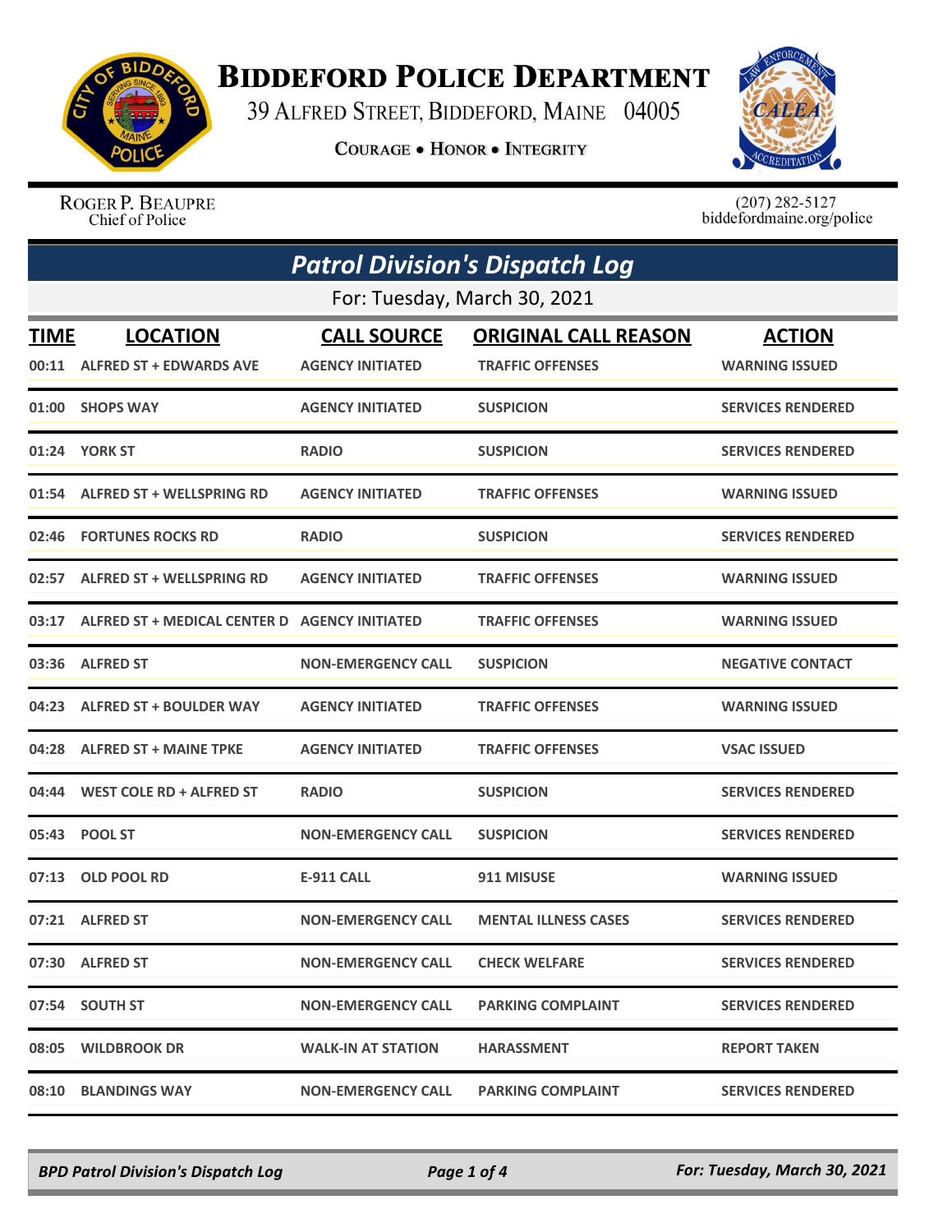| <b>TIME</b> | <b>LOCATION</b><br>08:57 POOL ST + HILLS BEACH RD | <b>CALL SOURCE</b><br><b>E-911 CALL</b>                                      | <b>ORIGINAL CALL REASON</b><br>911 MISUSE                                                | <b>ACTION</b><br><b>DISPATCH HANDLED</b> |
|-------------|---------------------------------------------------|------------------------------------------------------------------------------|------------------------------------------------------------------------------------------|------------------------------------------|
|             | 09:05 BACON ST + EMERY ST                         | <b>NON-EMERGENCY CALL</b>                                                    | <b>PARKING COMPLAINT</b>                                                                 | <b>SERVICES RENDERED</b>                 |
| 09:05       | <b>MAY ST</b>                                     | <b>AGENCY INITIATED</b>                                                      | <b>ANIMAL COMPLAINT</b>                                                                  | <b>SERVICES RENDERED</b>                 |
|             | 09:09 REGINA DR                                   | <b>E-911 CALL</b>                                                            | 911 MISUSE                                                                               | <b>DISPATCH HANDLED</b>                  |
|             | 09:24 WEST ST                                     | <b>AGENCY INITIATED</b>                                                      | <b>ANIMAL COMPLAINT</b>                                                                  | <b>SERVICES RENDERED</b>                 |
|             | 09:26 CHANNEL COVE LN                             | <b>WALK-IN AT STATION</b>                                                    | <b>SUSPICION</b>                                                                         | <b>UNFOUNDED</b>                         |
| 09:41       | <b>LINDALE AVE</b>                                | <b>E-911 CALL</b>                                                            | 911 MISUSE                                                                               | <b>DISPATCH HANDLED</b>                  |
|             | 09:50 MERRILL ST                                  | <b>E-911 CALL</b>                                                            | ATTEMPTED/THREATENED SUICIDE REPORT TAKEN                                                |                                          |
|             | <b>10:08 MAIN ST</b>                              | <b>WALK-IN AT STATION</b>                                                    | <b>TRESPASSING</b>                                                                       | <b>SERVICES RENDERED</b>                 |
|             | 10:19 ELM ST                                      | <b>AGENCY INITIATED</b><br>CHARGE: KEEPING A DANGEROUS DOG OR A NUISANCE DOG | <b>ANIMAL COMPLAINT</b><br>OFFENDER: JEFFREY DORAIS  AGE: 37  RESIDENT OF: BIDDEFORD, ME | <b>SUMMONS ISSUED</b>                    |
|             | 10:22 ALFRED ST                                   | <b>NON-EMERGENCY CALL</b>                                                    | <b>VIOL OF BAIL CONDITIONS</b>                                                           | <b>FIELD INTERVIEW</b>                   |
|             | 10:44 BIRCH ST                                    | <b>E-911 CALL</b>                                                            | 911 MISUSE                                                                               | <b>DISPATCH HANDLED</b>                  |
|             | 11:08 BOULDER WAY                                 | <b>E-911 CALL</b>                                                            | 911 MISUSE                                                                               | <b>NEGATIVE CONTACT</b>                  |
|             | <b>11:09 PIKE ST</b>                              | <b>NON-EMERGENCY CALL</b>                                                    | <b>DRUG</b>                                                                              | <b>SERVICES RENDERED</b>                 |
|             | 11:22 ELM ST                                      | <b>AGENCY INITIATED</b>                                                      | <b>PAPERWORK</b>                                                                         | <b>PAPERWORK SERVED</b>                  |
|             | 11:31 SULLIVAN ST                                 | <b>NON-EMERGENCY CALL</b>                                                    | <b>CIVIL COMPLAINT</b>                                                                   | <b>NO ACTION REQUIRED</b>                |
|             | 11:41 ELM ST                                      | <b>NON-EMERGENCY CALL</b>                                                    | <b>CRIM THREAT / TERRORIZING</b>                                                         | <b>REPORT TAKEN</b>                      |
|             | 11:41 WENTWORTH ST                                | <b>WALK-IN AT STATION</b>                                                    | <b>MENTAL ILLNESS CASES</b>                                                              | <b>SERVICES RENDERED</b>                 |
|             | 11:55 BOULDER WAY                                 | <b>E-911 CALL</b>                                                            | 911 MISUSE                                                                               | <b>SERVICES RENDERED</b>                 |
|             | 11:56 ALFRED ST                                   | <b>NON-EMERGENCY CALL</b>                                                    | <b>ANIMAL COMPLAINT</b>                                                                  | <b>WARNING ISSUED</b>                    |
|             | 11:59 ALFRED ST                                   | <b>NON-EMERGENCY CALL</b>                                                    | <b>SUSPICION</b>                                                                         | <b>DISPATCH HANDLED</b>                  |
|             | 12:01 HIGH ST                                     | <b>AGENCY INITIATED</b>                                                      | <b>PAPERWORK</b>                                                                         | <b>PAPERWORK NOT SERVED</b>              |
|             | 12:02 ALFRED ST                                   | <b>WALK-IN AT STATION</b>                                                    | <b>MENTAL ILLNESS CASES</b>                                                              | <b>SERVICES RENDERED</b>                 |
|             | 12:06 SULLIVAN ST                                 | <b>E-911 CALL</b>                                                            | <b>DISTURBANCE / NOISE</b>                                                               | <b>SERVICES RENDERED</b>                 |

*BPD Patrol Division's Dispatch Log Page 2 of 4 For: Tuesday, March 30, 2021*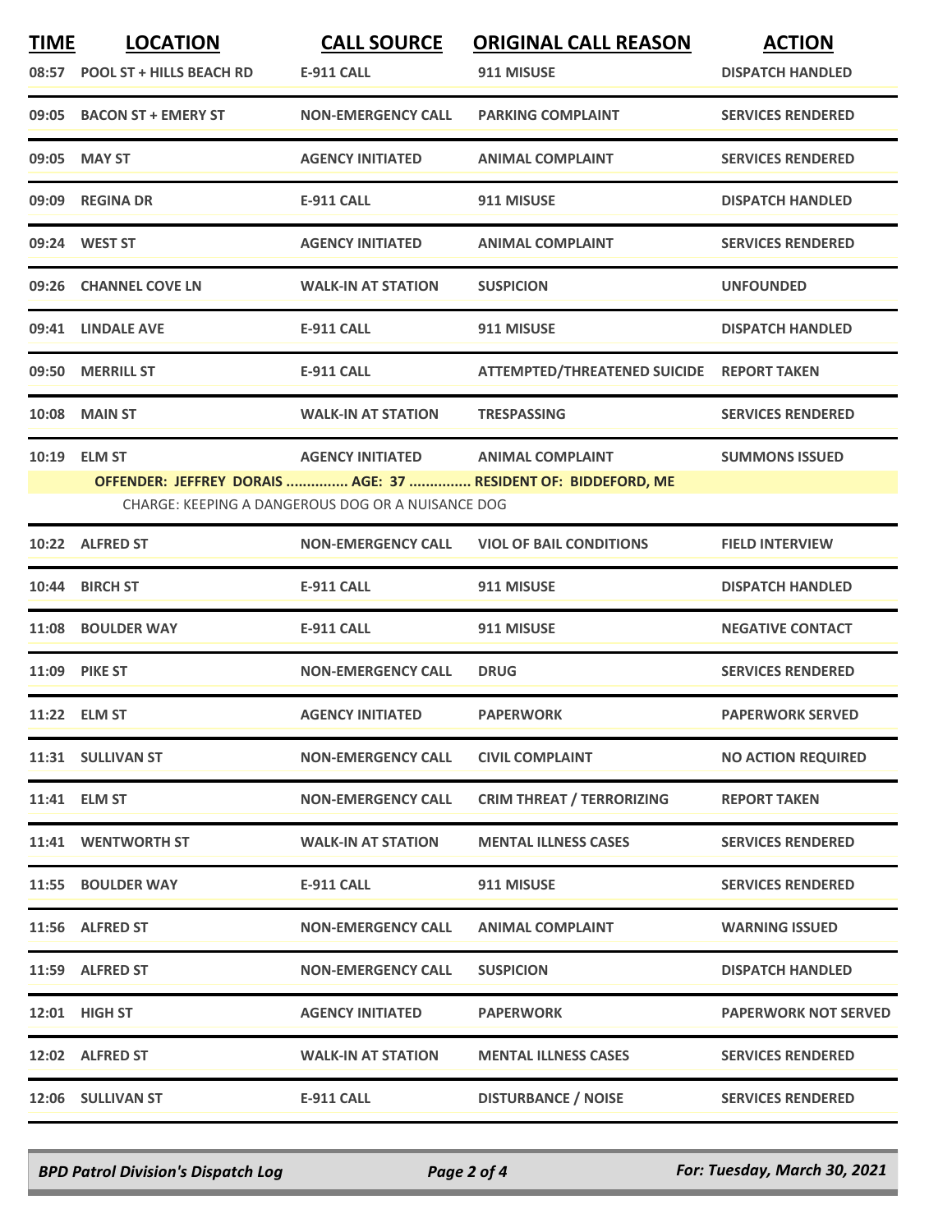| <u>TIME</u> | <b>LOCATION</b>                            | <b>CALL SOURCE</b>                               | <b>ORIGINAL CALL REASON</b>                                               | <b>ACTION</b>                |  |
|-------------|--------------------------------------------|--------------------------------------------------|---------------------------------------------------------------------------|------------------------------|--|
|             | 12:07 SOUTH ST                             | <b>E-911 CALL</b>                                | 911 MISUSE                                                                | <b>NEGATIVE CONTACT</b>      |  |
|             | 13:25 SOUTH ST + MAIN ST                   | <b>NON-EMERGENCY CALL</b>                        | <b>ANIMAL COMPLAINT</b>                                                   | <b>SERVICES RENDERED</b>     |  |
|             | 13:27 OAK ST                               | <b>RADIO</b>                                     | <b>SUSPICION</b>                                                          | <b>DISPATCH HANDLED</b>      |  |
|             | 14:28 GEORGE ST                            | <b>WALK-IN AT STATION</b>                        | <b>CHECK WELFARE</b>                                                      | <b>SERVICES RENDERED</b>     |  |
|             | 14:43 ALFRED ST                            | <b>E-911 CALL</b>                                | 911 MISUSE                                                                | <b>DISPATCH HANDLED</b>      |  |
|             | 14:46 WEST ST                              | <b>NON-EMERGENCY CALL</b>                        | <b>DISABLED VEHICLE</b>                                                   | <b>NO ACTION REQUIRED</b>    |  |
|             | 14:53 ALFRED ST                            | <b>AGENCY INITIATED</b>                          | <b>PAPERWORK</b>                                                          | <b>SUMMONS ISSUED</b>        |  |
|             |                                            |                                                  | OFFENDER: GAGE D GAGNE  AGE: 23  RESIDENT OF: BIDDEFORD, ME               |                              |  |
|             |                                            | CHARGE: THEFT BY UNAUTHORIZED TAKING OR TRANSFER |                                                                           |                              |  |
|             | 14:55 JEFFERSON ST                         | <b>NON-EMERGENCY CALL</b>                        | <b>TRAFFIC OFFENSES</b>                                                   | <b>WARNING ISSUED</b>        |  |
|             | 15:12 HILL ST                              | <b>E-911 CALL</b>                                | <b>DISTURBANCE / NOISE</b>                                                | <b>SERVICES RENDERED</b>     |  |
|             | <b>15:37 PIKE ST</b>                       | <b>WALK-IN AT STATION</b>                        | <b>DRUG</b>                                                               | <b>SERVICES RENDERED</b>     |  |
|             | 15:39 BOULDER WAY                          | <b>NON-EMERGENCY CALL</b>                        | <b>SUSPICION</b>                                                          | <b>SERVICES RENDERED</b>     |  |
|             | 15:52 ALFRED ST                            | <b>AGENCY INITIATED</b>                          | <b>TRAFFIC OFFENSES</b>                                                   | <b>SUMMONS ISSUED</b>        |  |
|             |                                            |                                                  | OFFENDER: MARTIN NOWELL BARBATO  AGE: 30  RESIDENT OF: EAST WATERBORO, ME |                              |  |
|             | <b>CHARGE: FAILURE TO REGISTER VEHICLE</b> |                                                  |                                                                           |                              |  |
|             | <b>16:18 HILL ST</b>                       | <b>AGENCY INITIATED</b>                          | <b>TRAFFIC OFFENSES</b>                                                   | <b>WARNING ISSUED</b>        |  |
|             | 16:22 WEST ST                              | <b>AGENCY INITIATED</b>                          | <b>TRAFFIC OFFENSES</b>                                                   | <b>VSAC ISSUED</b>           |  |
|             | <b>16:35 MAINE TPKE</b>                    | E-911 CALL                                       | 911 MISUSE                                                                | <b>CALL TRANSFERRED</b>      |  |
|             | <b>16:59 MAIN ST</b>                       | <b>NON-EMERGENCY CALL</b>                        | <b>SUSPICION</b>                                                          | <b>SERVICES RENDERED</b>     |  |
|             | 17:06 SUMMER ST                            | <b>NON-EMERGENCY CALL</b>                        | <b>PARKING COMPLAINT</b>                                                  | <b>SERVICES RENDERED</b>     |  |
|             | 17:15 SOUTH ST                             | <b>NON-EMERGENCY CALL</b>                        | <b>ANIMAL COMPLAINT</b>                                                   | <b>DISPATCH HANDLED</b>      |  |
|             | 17:20 CENTER ST                            | <b>NON-EMERGENCY CALL</b>                        | <b>PARKING COMPLAINT</b>                                                  | <b>SERVICES RENDERED</b>     |  |
|             | 17:46 POOL ST                              | <b>AGENCY INITIATED</b>                          | <b>TRAFFIC OFFENSES</b>                                                   | <b>WARNING ISSUED</b>        |  |
|             | 17:56 CATHEDRAL OAKS DR                    | <b>E-911 CALL</b>                                | 911 MISUSE                                                                | <b>DISPATCH HANDLED</b>      |  |
|             | 18:04 PROSPECT ST                          | E-911 CALL                                       | 911 MISUSE                                                                | <b>DISPATCH HANDLED</b>      |  |
|             | 18:07 MASON ST                             | <b>NON-EMERGENCY CALL</b>                        | <b>PARKING COMPLAINT</b>                                                  | <b>PARKING TICKET ISSUED</b> |  |
|             |                                            |                                                  |                                                                           |                              |  |

*BPD Patrol Division's Dispatch Log Page 3 of 4 For: Tuesday, March 30, 2021*